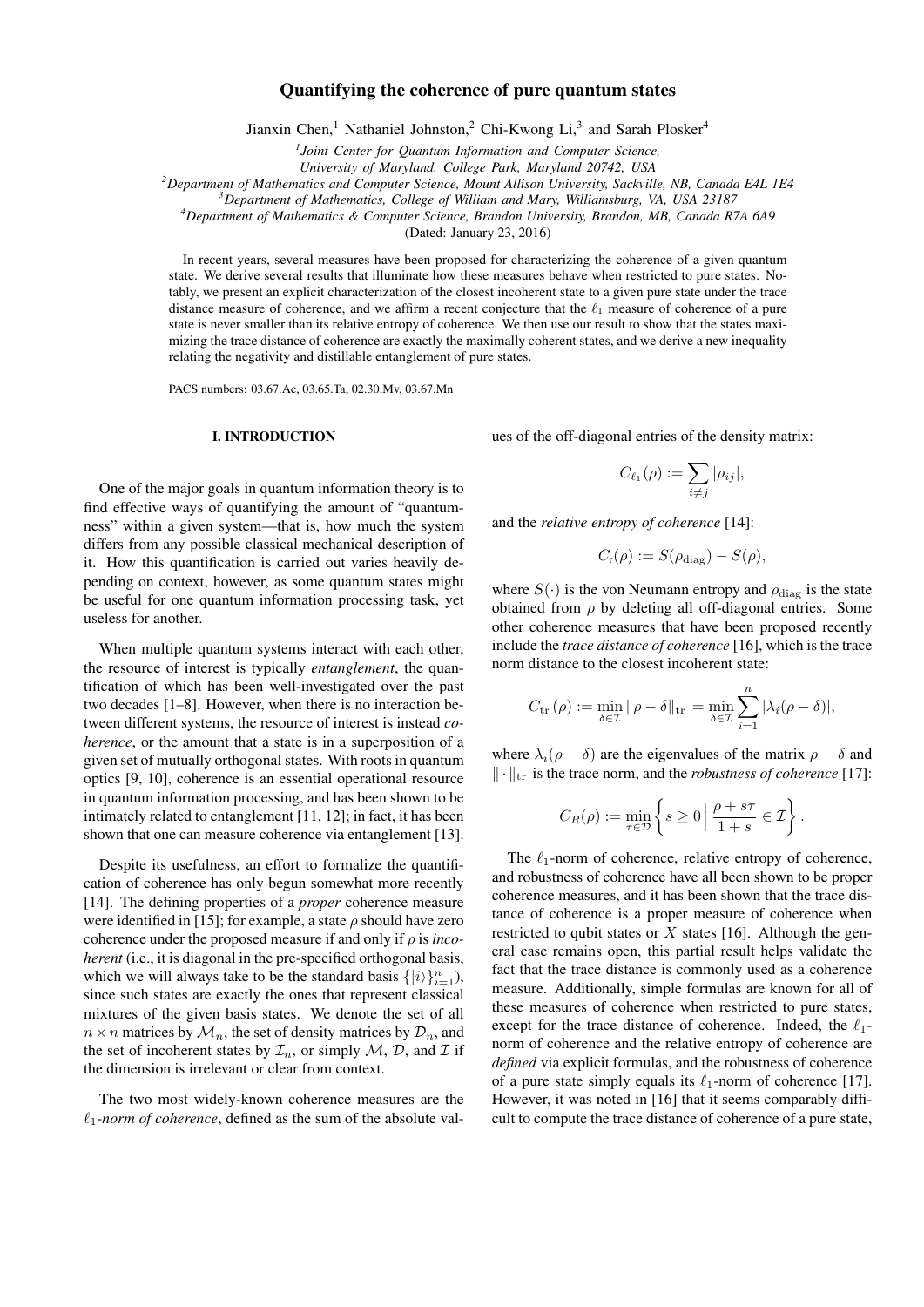and evidence was given to suggest that a simple closed-form formula might not exist.

In this work, we thoroughly investigate how these measures of coherence behave on pure states. Our primary contribution in Section II is to give an "almost formula" for the trace distance of coherence of a pure state: we show that it is given by one of  $n$  different formulas (depending on the state), and which formula is the correct one can be determined simply by checking  $log_2(n)$  inequalities. We also completely characterize the closest incoherent state under the trace norm (and operator norm), and we present examples and MATLAB code to demonstrate the efficacy of our method both analytically and numerically. In Section III, we use our method to prove that the states maximizing the trace distance of coherence are exactly the maximally coherent states—another property that has already been known to hold for the other three measures of coherence. In Section IV, we prove a recent conjecture [16] that says that the  $\ell_1$  measure of coherence of a pure state is not smaller than its relative entropy of coherence, and as an immediate corollary we obtain an improvement to the known bound of the distillable entanglement of pure states in terms of their negativity. Finally, concluding remarks and open questions are discussed in Section V.

# II. THE TRACE DISTANCE OF COHERENCE OF A PURE **STATE**

We now present a characterization of  $C_{\text{tr}}(|x\rangle\langle x|)$ , where  $|x\rangle \in \mathbb{C}^n$  is an arbitrary pure state (unit vector). Note that there is a diagonal unitary  $U$  and a permutation matrix  $P$  such that  $PU|x\rangle$  is a unit vector having non-negative entries  $x_1 >$  $\cdots \geq x_n \geq 0$  in descending order. We then have

$$
\| |x\rangle\langle x| - \delta \|_{\text{tr}} = \| PU(|x\rangle\langle x| - \delta)U^*P^t \|_{\text{tr}}
$$

for any  $\delta \in \mathcal{I}$ . So, we may replace  $|x\rangle$  by  $PU|x\rangle$ . Without loss of generality, we will use this simplification to find the best approximation for  $|x\rangle = (x_1, \ldots, x_n)^t$  with  $x_1 \geq \cdots \geq$  $x_n \geq 0$ , but we note that it straightforwardly applies to the general setting of an arbitrary unit vector in  $\mathbb{C}^n$ .

With this modification, we have the following.

**Theorem 1.** Suppose  $|x\rangle = (x_1, \ldots, x_n)^t$  is a unit vector with entries  $x_1 \geq \cdots \geq x_n \geq 0$ . Let  $s_\ell = \sum_{j=1}^\ell x_j$ ,  $m_\ell =$  $\sum_{j=\ell+1}^{n} x_j^2$ , and  $p_{\ell} = s_{\ell}^2 - 1 - \ell m_{\ell}$  for  $\ell \in \{1, ..., n\}$ . There *is a maximum integer*  $k \in \{1, \ldots, n\}$  *satisfying* 

$$
x_k > q_k := \frac{1}{2ks_k} \left( p_k + \sqrt{p_k^2 + 4km_ks_k^2} \right). \tag{1}
$$

*The unique best approximation of*  $|x\rangle\langle x|$  *in I with re*spect to the trace norm (and the operator norm) is  $D =$ diag  $(d_1, \ldots, d_k, 0, \ldots, 0) \in \mathcal{I}$  *with* 

$$
d_j = \frac{x_j - q_k}{s_k - kq_k} \quad \text{for} \quad 1 \le j \le k.
$$

*Furthermore,*

$$
C_{\text{tr}}(|x\rangle\langle x|) = |||x\rangle\langle x| - D||_{\text{tr}} = 2(q_k s_k + m_k),
$$
  
and 
$$
|||x\rangle\langle x| - D|| = q_k s_k + m_k.
$$

*Proof:* We may assume that  $x_n > 0$ , and use continuity for the general case.

First, we prove that there exists a matrix  $D =$  $diag (d_1, \ldots, d_k, 0, \ldots, 0)$  such that  $|x\rangle\langle x| - D$  has an eigenvector  $\mathbf{v} = (q_k, \dots, q_k, x_{k+1}, \dots, x_n)^t$  corresponding to its largest eigenvalue (we will later show that this  $D$  is the same one from the statement of the theorem). To this end, let  $d_1, \ldots, d_k, q, \mu > 0$  be variables satisfying the matrix equation

$$
(|x\rangle\langle x|-D)\mathbf{v}=\mu\mathbf{v}\quad\text{ with }\quad\mathbf{v}=(q,\ldots,q,x_{k+1},\ldots,x_n)^t.
$$

Then  $|x\rangle\langle x|\mathbf{v} = D\mathbf{v} + \mu\mathbf{v}$ . Because  $\langle x|\mathbf{v} = qs_k + m_k$ , we have

$$
(qs_k + m_k)(x_1, ..., x_k, x_{k+1}, ..., x_n)^t
$$
  
=  $(d_1q + \mu q, ..., d_kq + \mu q, \mu x_{k+1}, ..., \mu x_n)^t$ .

Summing up the first  $k$  entries of the vectors on the left and right sides, we have

$$
(qs_k + m_k)s_k = k\mu q + q \sum_{j=1}^k d_j = k\mu q + q. \tag{2}
$$

Comparing the last  $n - k$  entries of the vectors on both sides, we have

$$
qs_k + m_k = \mu. \tag{3}
$$

Substituting (3) into (2) to eliminate  $\mu$ , we have

$$
f_k(q) := ks_k q^2 - q(s_k^2 - 1 - km_k) - s_k m_k = 0.
$$
 (4)

Letting  $q_k$  be the larger zero of  $f_k(q)$ , we have

$$
q_k = \frac{1}{2ks_k} \left( p_k + \sqrt{p_k^2 + 4km_ks_k^2} \right) > 0,
$$

where  $p_k = s_k^2 - 1 - km_k$ . Note that

$$
q_1 = \left(\sqrt{1 - x_1^2} + x_1^2 - 1\right) / x_1 < x_1,
$$

so there indeed exists a largest integer  $k \in \{1, \ldots, n\}$  such that  $x_k > q_k$ . From this point forward, we fix k at this largest possible value, and we note that  $s_k = x_1 + \cdots + x_k \geq kx_k \geq$  $kq_k$ . Define

$$
d_j := (x_j - q_k)/(s_k - kq_k) > 0
$$
 for  $j = 1, ..., k$ .

By our construction, we have

$$
(|x\rangle\langle x| - D)\mathbf{v} = \mu\mathbf{v}.
$$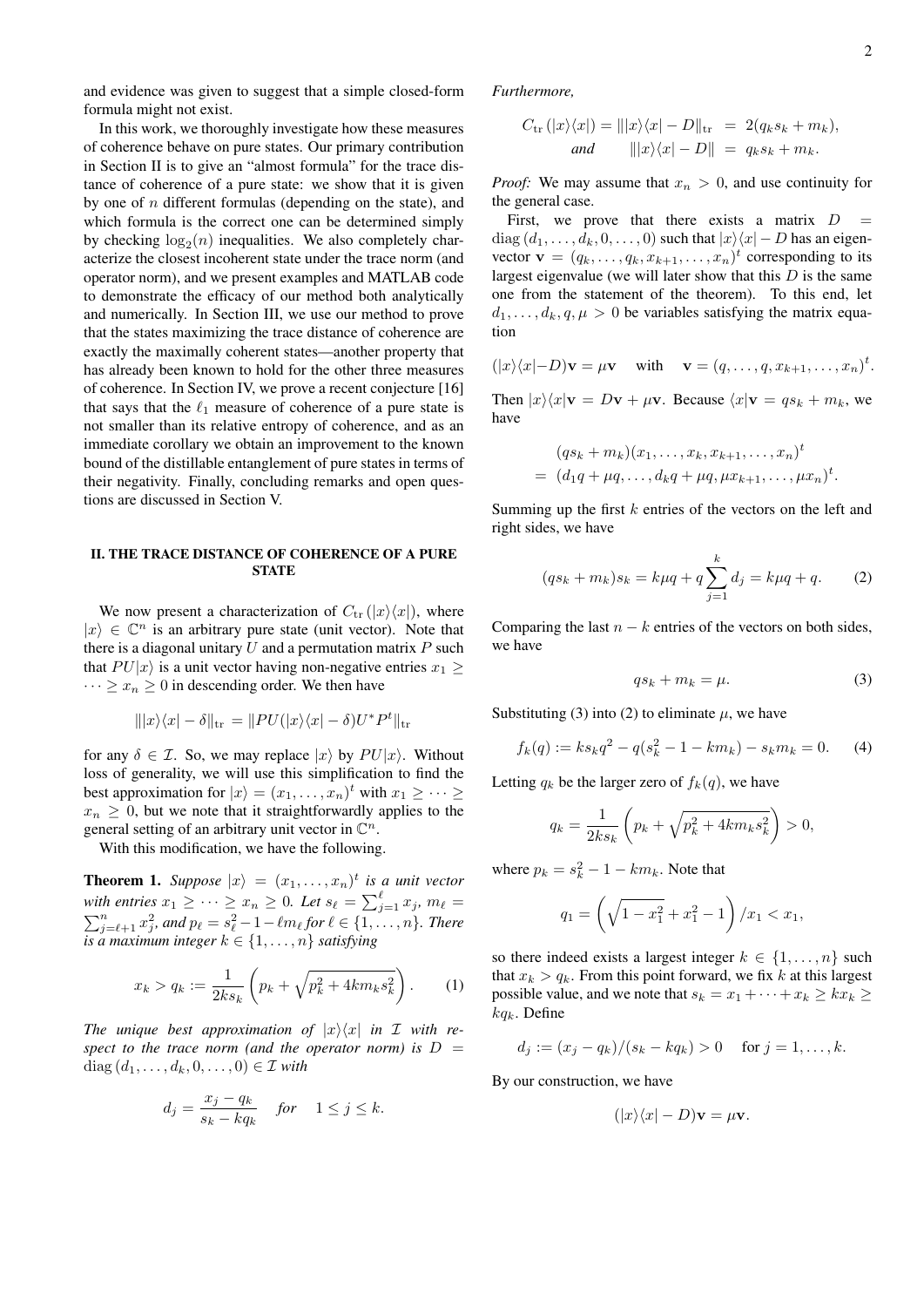Furthermore, by (3) we have

$$
|||x\rangle\langle x| - D|| = \mu = q_k s_k + m_k
$$
 and  
\n $|||x\rangle\langle x| - D||_{\text{tr}} = 2\mu = 2(q_k s_k + m_k).$ 

Next, we will prove that  $q_k \ge x_{k+1}$  if  $k < n$ . To this end, let  $f_k(q)$  be the polynomial defined by (4). Then

$$
f_{k+1}(x_{k+1})
$$
  
=  $(k+1)s_{k+1}x_{k+1}^2 - x_{k+1}[s_{k+1}^2 - 1 - (k+1)m_{k+1}]$   
 $-s_{k+1}m_{k+1}$   
=  $ks_kx_{k+1}^2 + kx_{k+1}^3 + s_{k+1}x_{k+1}^2$   
 $- x_{k+1}[s_k^2 + 2x_{k+1}s_k - 1 - k(m_k - x_{k+1}^2) - m_{k+1}]$   
 $- (s_k + x_{k+1})(m_k - x_{k+1}^2)$   
=  $ks_kx_{k+1}^2 - x_{k+1}(s_k^2 - 1 - km_k) - s_km_k$   
 $+ s_{k+1}x_{k+1}^2 - 2s_{k+1}x_{k+1}^2 + x_{k+1}(m_k - x_{k+1}^2)$   
 $- x_{k+1}m_k + s_{k+1}x_{k+1}^2 + x_{k+1}^3$   
=  $ks_kx_{k+1}^2 - x_{k+1}(s_k^2 - 1 - km_k) - s_km_k$   
=  $f_k(x_{k+1})$ .

The product of the roots of the quadratic  $f_k(q)$  equals  $-s_k m_k$ , which is negative, so they have opposite signs. As a result, for any positive number  $\mu$ ,  $f_k(\mu) \leq 0$  if and only if  $\mu \le q_k$ . Since we chose k so that  $x_{k+1} \le q_{k+1}$  (recall that k is the largest subscript so that  $x_k > q_k$ ), we have  $f_{k+1}(x_{k+1}) \leq$ 0. It follows that  $f_k(x_{k+1}) = f_{k+1}(x_{k+1}) \le 0$  as well, i.e.,  $x_{k+1} \leq q_k$  as desired.

Finally, we will show that  $D$  is the (unique) best approximation of  $|x\rangle\langle x|$  in *I* by establishing the following.

**Claim.** Assume  $F = \text{diag}(f_1, \ldots, f_n)$  such that  $D - F \in \mathcal{I}_n$ . Then  $\mathbf{v}^* F \mathbf{v} \geq 0$ .

To prove this claim, note that  $D$  $diag (d_1, \ldots, d_k, 0, \ldots, 0).$  If  $D - F \in \mathcal{I}_n$ , then  $f_{k+1}, \ldots, f_n \leq 0$ . Hence

$$
\mathbf{v}^* F \mathbf{v} = \mathbf{v}^* \text{diag}(f_1, ..., f_n) \mathbf{v}
$$
  
=  $\sum_{j=1}^k f_j q_k^2 + \sum_{j=k+1}^n f_j x_j^2$   
=  $-\sum_{j=k+1}^n f_j q_k^2 + \sum_{j=k+1}^n f_j x_j^2$   
=  $\sum_{j=k+1}^n f_j (x_j^2 - q_k^2) \ge 0$ ,

because we already showed that  $q_k \ge x_{k+1} \ge \cdots \ge x_n$ . By Proposition 2 in the Appendix,  $D$  is the best approximation element in  $\mathcal{I}_n$  of  $|x\rangle\langle x|$  with respect to the operator norm and the trace norm. This completes the proof of the claim.

To prove the uniqueness of  $D$  and  $k$ , suppose  $D_1$  is another element in *I* such that  $\|x\langle x| - D\| = \|x\langle x| - D_1\|$ . Then

$$
\begin{aligned} |||x\rangle\langle x| - D|| &= \min_{\delta \in \mathcal{I}} |||x\rangle\langle x| - \delta|| \\ &\le |||x\rangle\langle x| - (D + D_1)/2|| \\ &\le ||(x\rangle\langle x| - D)/2|| + ||(|x\rangle\langle x| - D_1)/2||. \end{aligned}
$$

By [18, Proposition 1.2], there are unitary matrices  $V_1, V_2 \in$  $\mathcal{M}_n$  such that  $V_1^*(x|\sqrt{x} - D)V_2 = [\mu] \oplus Y$  and  $V_1^*(x|\sqrt{x} - D)V_2$  $D_1)V_2 = [\mu] \oplus Z$ , where  $Y, Z \in \mathcal{M}_{n-1}$  are negative semidefinite matrices, and  $||x\rangle\langle x| - D_1|| = ||x\rangle\langle x| - D|| = \mu$  is the largest eigenvalue of  $|x\rangle\langle x| - D$  with eigenvector v as defined before. Hence, if **u** is the first column of  $V_2$  and  $\tilde{u}$  is the first column of  $V_1$ , then  $(|x\rangle\langle x| - D)\mathbf{u} = \mu\tilde{\mathbf{u}}$ . It follows

that  $u = \xi v$  for some  $\xi \in \mathbb{C}$  and  $\tilde{u} = \xi v$ . Consequently,  $(|x\rangle\langle x| - D_1)\mathbf{v} = \mathbf{v}$ , and  $D\mathbf{v} = D_1\mathbf{v}$  implying that  $D = D_1$ as v has positive entries. This contradicts the assumption that  $D \neq D_1$ . By Proposition 2 in the Appendix, we see that  $D \in \mathcal{I}$  attains  $\min_{\delta \in \mathcal{I}} ||x\rangle\langle x| - \delta||$  if and only if D attains  $\min_{\delta \in \mathcal{I}} ||x\rangle\langle x| - \delta||_{\text{tr}}$ . Thus, D is the unique element in  $\mathcal{I}$ attaining  $C_{tr} (|x\rangle\langle x|)$ .

Because  $k$  is the rank of the unique best approximation of D in  $\mathcal I$  (with respect to the operator norm), we see that k is unique, which completes the proof of the theorem. (Alternatively, if there is another  $k$  satisfying (1), then one can use the construction in our proof to get  $\ddot{D}$  of rank k that best approximates  $|x\rangle\langle x|$ , which is a contradiction.)

Before proceeding, we note that the  $k = 1$  and  $k = n$  cases of Theorem 1 actually simplify significantly:

Corollary 1. *Using the notation of Theorem 1, we have the following.*

- *1. The best incoherent approximation of*  $|x\rangle\langle x|$  *is a rank one matrix, which must equal* diag (1, 0, . . . , 0)*, if and only if*  $x_1m_2 > 2x_2m_1$ .
- 2. The best incoherent approximation of  $|x\rangle\langle x|$  is *an invertible matrix, which must equal* D =  $diag(d_1, \ldots, d_n) \in \mathcal{I}$  *with*

$$
d_j = \frac{1}{n}[1 - s_n(s_n - nx_j)] > 0 \text{ for } j = 1, \dots, n,
$$
  
if and only if  $1 > s_n(s_n - nx_n)$ .

*Proof.* To prove statement 1, we note that  $k = 1$  if and only if  $x_2 \le q_2$ . This is equivalent to  $0 \ge f_2(x_2)$ , where  $f_2(q)$  is the quadratic defined in (4), as shown in the proof of Theorem 1. Explicitly, we have

$$
0 \ge 2s_2x_2^2 - x_2(s_2^2 - 1 - 2m_2) - s_2m_2
$$
  
=  $2(x_1 + x_2)x_2^2 - x_2[(x_1 + x_2)^2 - 1] + 2x_2m_2 - s_2m_2$   
=  $x_2[2(x_1 + x_2)x_2 - (x_1^2 + x_2^2 + 2x_1x_2 - 1)]$   
+ $x_2m_2 - x_1m_2$   
=  $x_2[2x_2^2 + (1 - x_1^2 - x_2^2)] + x_2(1 - x_1^2 - x_2^2) - x_1m_2$   
=  $2x_2m_1 - x_1m_2$ .

To prove statement 2, note that  $q_n = \frac{1}{ns_n}(s_n^2 - 1)$ , and the stated inequality is equivalent to  $d_i > 0$  for all j, which is to say that  $D$  is positive definite.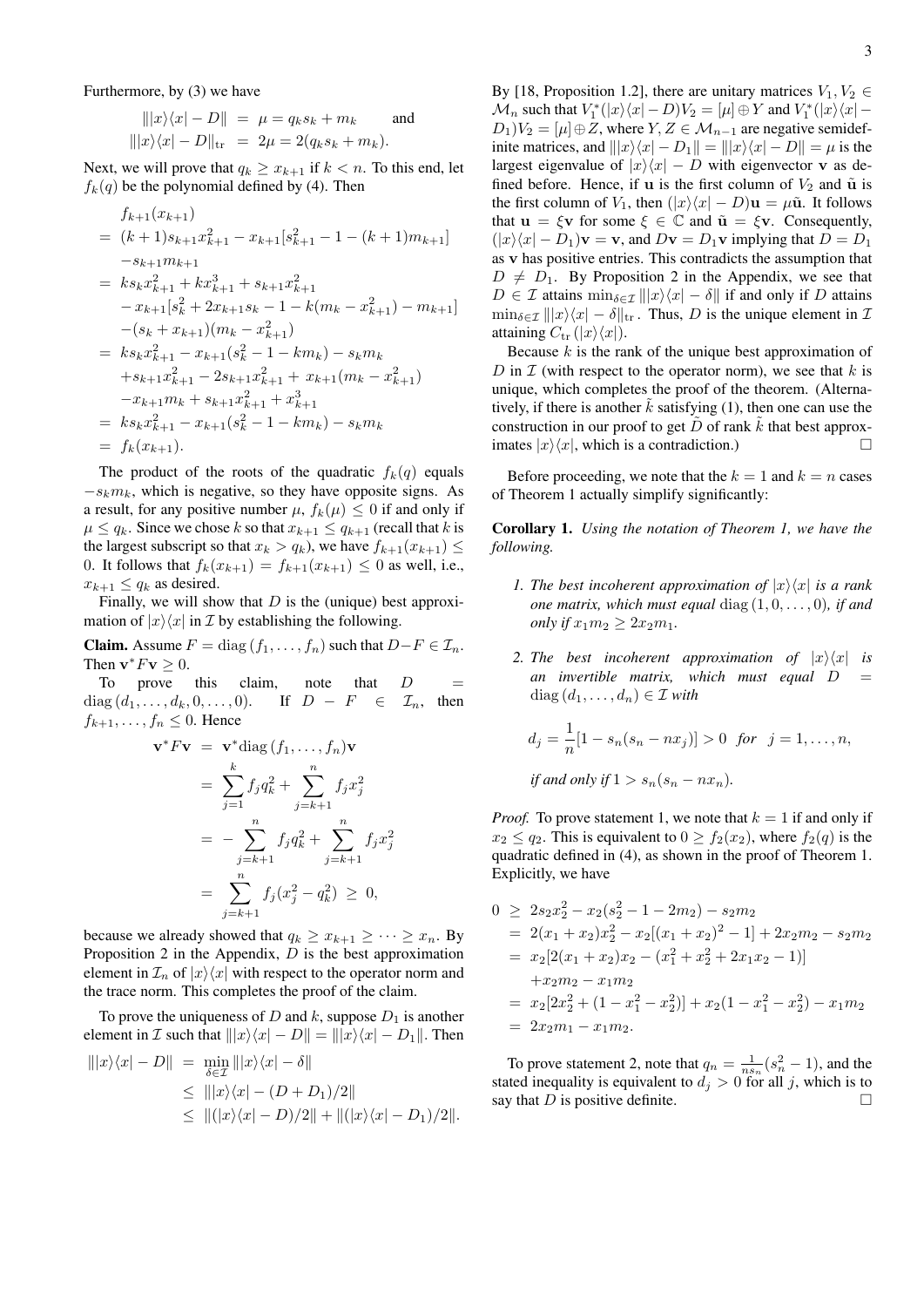Although Theorem 1 appears somewhat technical at first glance, it is very simple to use both numerically and analytically. On the numerical side, it provides an extremely fast algorithm for computing  $C_{\text{tr}}(|x\rangle\langle x|)$ . Although it might seem somewhat time-consuming at first to find the value of  $k$  described by the theorem, the proof of the theorem showed that if  $q_k < x_k$  then  $q_i < x_j$  for all  $j < k$ . Thus we can search for k via binary search, which requires only  $\log_2(n)$  steps, rather than searching through all  $n$  possible values of  $k$ . MATLAB code that implements this algorithm is available for download from [19], which is able to compute  $C_{tr}(|x\rangle\langle x|)$  for pure states  $|x\rangle \in \mathbb{C}^{1,000,000}$  in under one second on a standard laptop computer. We contrast this with the naive semidefinite program for computing  $C_{\text{tr}}(|x\rangle\langle x|)$  [16], which can only reasonably handle states in  $\mathbb{C}^{100}$  or so.

Theorem 1 can also be used to analytically compute  $C_{\text{tr}}(|x\rangle\langle x|)$  for arbitrary pure states as well, as we now demonstrate with some examples.

Example 1. *As a simple example, consider the qutrit pure state*  $|x\rangle = (2/3, 2/3, 1/3)$ *, which was investigated in [16]. A direct calculation reveals that*

$$
q_1 = \frac{1}{6}(3\sqrt{5} - 5) \approx 0.2847,
$$
  
\n
$$
q_2 = \frac{1}{48}(3\sqrt{17} + 5) \approx 0.3619, \text{ and}
$$
  
\n
$$
q_3 = \frac{16}{45} \approx 0.3556.
$$

*Thus*  $k = 2$  *(since*  $q_1 < x_1$  *and*  $q_2 < x_2$ *, but*  $q_3 \ge x_3$ *), Inus k* = 2 (since  $q_1 < x_1$  and  $q_2 < x_2$ , but  $q_3 \ge x_3$ ),<br>which then gives  $C_{tr}(|x\rangle\langle x|) = \frac{1}{6}(3 + \sqrt{17})$  and D = diag(1/2, 1/2, 0)*, verifying that the state* D *found in [16] is indeed optimal.*

Example 2. *As another example, consider an arbitrary qubit pure state*  $|x\rangle = (x_1, x_2) \in \mathbb{C}^2$ . *Then* 

$$
q_2 = \frac{|x_1 x_2|}{|x_1| + |x_2|} \le \min\{|x_1|, |x_2|\},
$$

*with equality if and only if either*  $x_1 = 0$  *or*  $x_2 = 0$ *. If*  $x_1, x_2 \neq 0$  then  $k = 2$  and we then have  $C_{tr}(|x\rangle\langle x|) =$  $2|x_1x_2|$  and  $D = \text{diag}(|x\rangle\langle x|)$ , which agrees with the for*mula for qubit states found in [16]. If*  $x_1 = 0$  *or*  $x_2 = 0$  *then* k = 1 *and it is straightforward to check that we get the same formula.*

# III. MAXIMALLY COHERENT STATES UNDER THE TRACE NORM OF COHERENCE

We recall [15] that a pure state  $|x\rangle \in \mathbb{C}^n$  is called *maximally coherent* if all of its entries have equal absolute value:  $|x_1| = \cdots = |x_n| = 1/\sqrt{n}$ . Recently it has been suggested that the maximum value of a proper measure of coherence should be attained exactly by the maximally coherent states [20], and this property is known to hold for the relative entropy of coherence (this is straightforward to prove, see [15] for example), the  $\ell_1$ -norm of coherence [21, Theorem 2], and the robustness of coherence [17]. We now show that this same property also holds for the trace distance of coherence, which provides further evidence that it is indeed a proper measure of coherence.

**Theorem 2.** *For all (potentially mixed) states*  $\rho \in \mathcal{D}_n$ *, we have*  $C_{tr}(\rho) \leq 2 - 2/n$ *. Furthermore, equality holds if and only if*  $\rho = |x\rangle\langle x|$ *, where*  $|x\rangle$  *is a maximally coherent state.* 

*Proof.* Let  $\rho$  be a general mixed state with spectral decomposition  $\sum_{j=1}^{n} p_j |x_j\rangle\langle x_j|$  such that  $p_1 \geq \cdots \geq p_k > 1/n$  $p_{k+1} \geq \cdots \geq p_n$ . Then

$$
\min_{\delta \in \mathcal{I}} \|\rho - \delta\|_{\text{tr}} \le \|\rho - I/n\|_{\text{tr}}
$$

$$
= \sum_{j=1}^{k} (p_j - 1/n) + \sum_{j=k+1}^{n} (1/n - p_j)
$$
  
=  $2 \sum_{j=1}^{k} (p_j - 1/n)$   
 $\leq 2(1 - k/n)$   
 $\leq 2(1 - 1/n),$ 

where the second equality holds because  $tr (\rho - I/n) = 0$ . If the equality  $\min_{\delta \in \mathcal{I}} || \rho - \delta ||_{tr} = 2(1 - 1/n)$  holds, then  $k = 1$  so that  $\rho = |x\rangle\langle x|$  has rank one, and  $D = I/n$  satisfies  $C_{\text{tr}}(|x\rangle\langle x|) = ||x\rangle\langle x| - D||_{\text{tr}}$ . We may replace  $|x\rangle$  by  $PU|x\rangle$ as in Section II and so we assume without loss of generality that  $|x\rangle = (x_1, \ldots, x_n)^t$  with  $x_1 \geq \cdots \geq x_n \geq 0$ . By Corollary 1 (2), we see that  $d_1 = \cdots = d_n$  so that  $s_n$  –  $nx_1 = \cdots = s_n - nx_n$ . Thus,  $x_1 = \cdots = x_n$ . The desired conclusion follows.

# IV. RELATIONSHIP BETWEEN THE  $\ell_1$ -NORM OF COHERENCE AND THE RELATIVE ENTROPY OF **COHERENCE**

We now turn to Conjecture 6 of [16], which asserted that the  $\ell_1$ -norm coherence of a pure state is never smaller than its relative entropy of coherence. This section is devoted to proving this conjecture. Before proceeding, recall that the relative entropy of coherence is defined in terms of the von Neumann entropy  $S(\rho) := -\text{tr}(\rho \log_2(\rho))$ . From now on, we will write  $log = log<sub>2</sub>$  for notational simplicity, since we deal with no other base.

**Theorem 3.** Suppose  $\{\lambda_i\}_{i=1}^n$  are such that  $\sum_i \lambda_i = 1$  and  $\lambda_i \geq 0$  *for every i. Then* 

$$
-\sum_{i}\lambda_i\log\lambda_i\leq\Big(\sum_{i}\sqrt{\lambda_i}\Big)^2-1.
$$

*Proof.* In order to prove the above inequality, it suffices to show that the function  $f(\vec{\lambda}) := (\sum$  $\sum_i \sqrt{\lambda_i}$ )<sup>2</sup> - 1 +  $\sum_i$  $\sum_i \lambda_i \log \lambda_i$ is always non-negative for any probability vector  $\vec{\lambda}$ .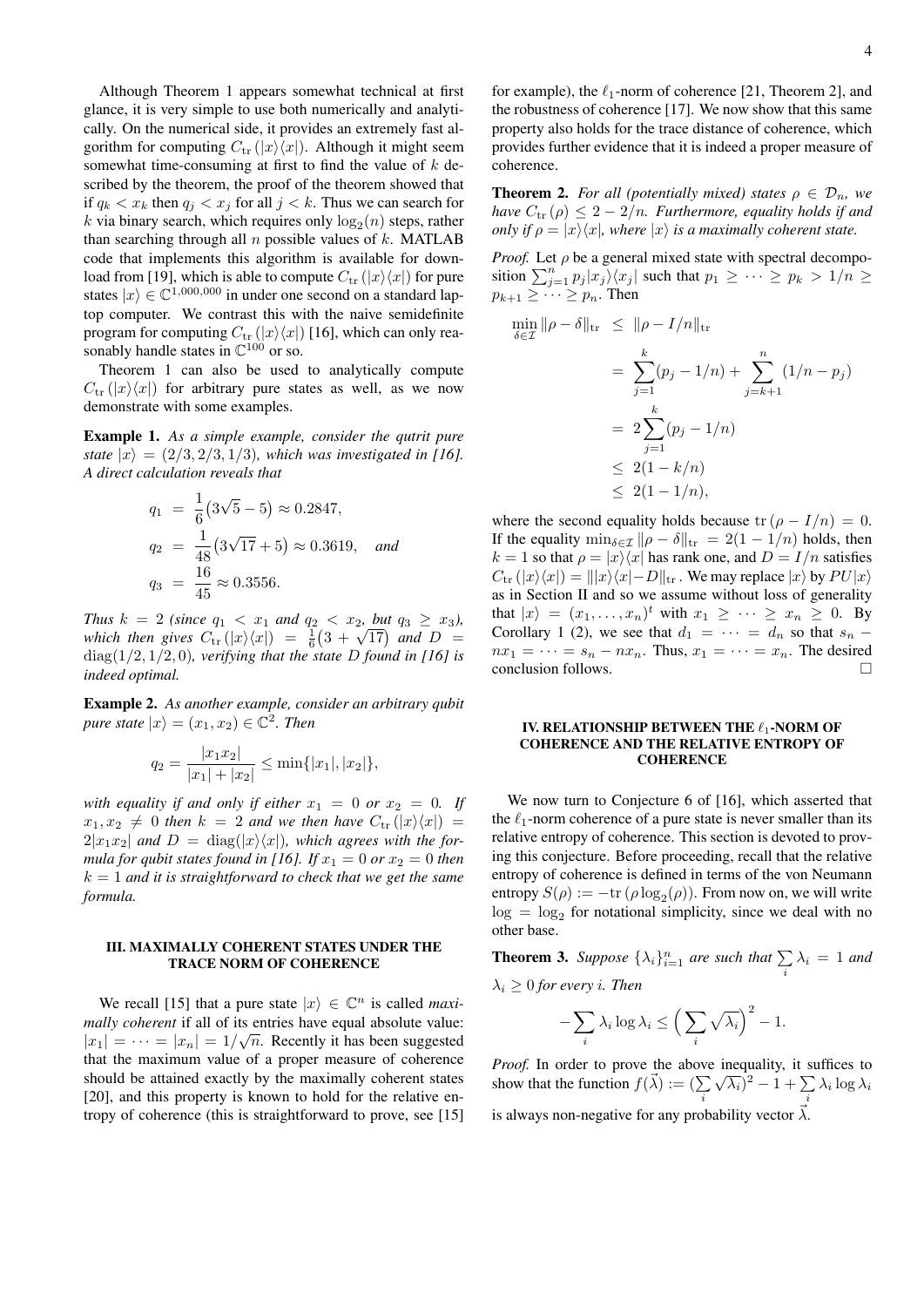Without loss of generality, we can assume  $0 \leq \lambda_1 \leq \lambda_2 \leq$  $\cdots \leq \lambda_n \leq 1$ . Let  $\lambda_i$  to be the smallest one such that  $\lambda_i > 0$ , and consider the following perturbation:

$$
f((\lambda_1, \dots, \lambda_{i-1}, \lambda_i - \epsilon, \lambda_{i+1}, \dots, \lambda_{n-1}, \lambda_n + \epsilon))
$$
  
\n
$$
-f((\lambda_1, \dots, \lambda_n))
$$
  
\n
$$
= \left(\sum_{j \neq i, n} \sqrt{\lambda_j} + \sqrt{\lambda_i - \epsilon} + \sqrt{\lambda_n + \epsilon}\right)^2
$$
  
\n
$$
- \left(\sum_{j \neq i, n} \sqrt{\lambda_j} + \sqrt{\lambda_i} + \sqrt{\lambda_n}\right)^2
$$
  
\n
$$
+ (\lambda_i - \epsilon) \log(\lambda_i - \epsilon) + (\lambda_n + \epsilon) \log(\lambda_n + \epsilon)
$$
  
\n
$$
- \lambda_i \log \lambda_i - \lambda_n \log \lambda_n
$$
  
\n
$$
= \left(2 \sum_{j \neq i, n} \sqrt{\lambda_j} + \sqrt{\lambda_i - \epsilon} + \sqrt{\lambda_n + \epsilon} + \sqrt{\lambda_i} + \sqrt{\lambda_n}\right)
$$
  
\n
$$
\times (\sqrt{\lambda_i - \epsilon} + \sqrt{\lambda_n + \epsilon} - \sqrt{\lambda_i} - \sqrt{\lambda_n})
$$
  
\n
$$
+ \lambda_i \log (1 - \frac{\epsilon}{\lambda_i}) + \lambda_n \log (1 + \frac{\epsilon}{\lambda_n})
$$
  
\n
$$
+ \epsilon [\log(\lambda_n + \epsilon) - \log(\lambda_i - \epsilon)].
$$

Recall that  $\sqrt{1+x} = 1 + \frac{1}{2}x - \frac{1}{8}x^2 + O(x^3)$  and  $\log(1+x) =$  $x - \frac{x^2}{2} + O(x^3)$ , the above expression simplifies as

$$
\left[2\sum_{j\neq i,n}\sqrt{\lambda_j} + \sqrt{\lambda_i}\left(2 - \frac{\epsilon}{2\lambda_i}\right) + \sqrt{\lambda_n}\left(2 + \frac{\epsilon}{2\lambda_n}\right)\right]
$$

$$
\times \left(-\frac{\sqrt{\lambda_i}\epsilon}{2\lambda_i} + \frac{\sqrt{\lambda_n}\epsilon}{2\lambda_n}\right) + O(\epsilon^2)
$$

$$
= \left(\sum_j \sqrt{\lambda_j}\right)\left(\frac{1}{\sqrt{\lambda_n}} - \frac{1}{\sqrt{\lambda_i}}\right)\epsilon + O(\epsilon^2).
$$

So, if  $0 < \lambda_i < \lambda_n$ , we will have

$$
f((\lambda_1, \cdots, \lambda_{i-1}, \lambda_i - \epsilon, \lambda_{i+1}, \cdots, \lambda_{n-1}, \lambda_n + \epsilon))
$$
  
< 
$$
f((\lambda_1, \cdots, \lambda_n)).
$$

In other words, if f achieves its minimum at  $(\lambda_1, \dots, \lambda_n)$ , then all its positive entries must be identical, i.e.  $(\lambda_1, \dots, \lambda_n) = (0, \dots, 0, \frac{1}{k}, \dots, \frac{1}{k})$ , in which case  $f(\lambda) =$  $k-1 + \log \frac{1}{k} = k-1 - \log k$ , which is always non-negative for  $k \in \mathbb{Z}^+$ . The result follows.

**Corollary 2.** *For every pure state*  $|x\rangle$ *,* 

$$
C_{\ell_1}(|x\rangle\langle x|) \ge \max\{C_r(|x\rangle\langle x|), 2^{C_r(|x\rangle\langle x|)} - 1\}.
$$

*Proof.* Write  $|x\rangle = \sum_{i=1}^{n}$  $\sqrt{\lambda_i} |i\rangle$  for a given basis  $\{|i\rangle\}_{i=1}^n$ . Then  $C_{\ell_1}(|x\rangle\langle x|) = (\sum_{i=1}^n$  $(\sqrt{\lambda_i})^2 - 1$ . Recall that the von Neumann entropy is zero for pure states, and so  $C_r(|x\rangle\langle x|)$  reduces to  $S(|x\rangle\langle x|_{\text{diag}}) = -\sum_{i=1}^n \lambda_i \log \lambda_i$ . In [16, Proposition 5], the authors prove that  $C_{\ell_1}(|x\rangle\langle x|) \geq$  $2^{C_r(|x\rangle\langle x|)} - 1$ . Theorem 3 above states that  $C_{\ell_1}(|x\rangle\langle x|) \ge$  $-\sum_{i=1}^n \lambda_i \log \lambda_i = C_r(|x\rangle\langle x|).$  5

We note that Corollary 2 improves the bound  $C_{\ell_1}(|x\rangle\langle x|) \geq$  $\ln(2)C_r(|x\rangle\langle x|)$  given in [16, Proposition 5]. We also note, following the discussion in [16, Section III], that Corollary 2 improves a well-known inequality relating the negativity [22] and the distillable entanglement of pure states.

To elaborate a bit, we recall that a well-known upper bound on the relative entropy of entanglement  $E_r(|y\rangle\langle y|)$  of a pure state  $|y\rangle \in \mathbb{C}^m \otimes \mathbb{C}^n$  in terms of its negativity  $N(|y\rangle\langle y|)$  is  $E_r(|y\rangle\langle y|) \leq \log(1+2N(|y\rangle\langle y|))$ . Since the relative entropy of entanglement is equal to the distillable entanglement when restricted to pure states, the same inequality holds for distillable entanglement as well. Using our results, we immediately obtain the following improvement to this bound:

**Corollary 3.** For every pure state  $|y\rangle \in \mathbb{C}^m \otimes \mathbb{C}^n$ ,

$$
E_r(|y\rangle\langle y|) \le 2N(|y\rangle\langle y|).
$$

*Proof.* It is straightforward to verify that if  $|x\rangle = \sum_{i=1}^{n} x_i |i\rangle$ and  $|y\rangle$  has Schmidt coefficients  $\{x_i\}_{i=1}^n$ , then  $C_{\ell_1}(|x\rangle\langle x|) =$  $2N(|y\rangle\langle y|)$  and  $C_r(|x\rangle\langle x|) = E_r(|y\rangle\langle y|)$ . Thus using Corollary 2 immediately implies that

$$
E_r(|y\rangle\langle y|) = C_r(|x\rangle\langle x|) \le C_{\ell_1}(|x\rangle\langle x|) = 2N(|y\rangle\langle y|),
$$
as desired.

It is straightforward to verify that the bound provided by Corollary 3 is strictly better than the known bound  $E_r(|y\rangle\langle y|) \leq \log(1+2N(|y\rangle\langle y|))$  exactly when  $N(|y\rangle\langle y|)$  < 1/2.

#### V. CONCLUSIONS AND DISCUSSION

In this work, we derived an explicit expression for the trace distance of coherence of a pure state, as well as the closest incoherent state to a given pure state with respect to the trace distance. One natural question that arises from this work is whether or not Theorem 1 can be used to show that the trace distance of coherence is strongly monotonic under incoherent quantum channels (and is thus a proper coherence measure), at least when it is restricted to pure states. We also proved that the states maximizing the trace distance of coherence are exactly the maximally coherent states, which provides evidence in favor of it being a proper coherence measure.

We also proved that the  $\ell_1$ -norm of coherence is not smaller than the relative entropy of coherence for pure states (Corollary 2), and used this result to derive a new relationship between negativity and distillable entanglement of pure states. However, we note that it has been conjectured that the same relationship between the  $\ell_1$ -norm of coherence and the relative entropy of coherence holds even for arbitrary mixed states. This more general conjecture is beyond the scope of our work, though; our perturbation techniques for the case of pure states rely on the linearity of the first-order term, which is no longer linear for the mixed state case. Perturbation techniques may still apply if we study higher-order terms, however, more detailed calculation may be involved.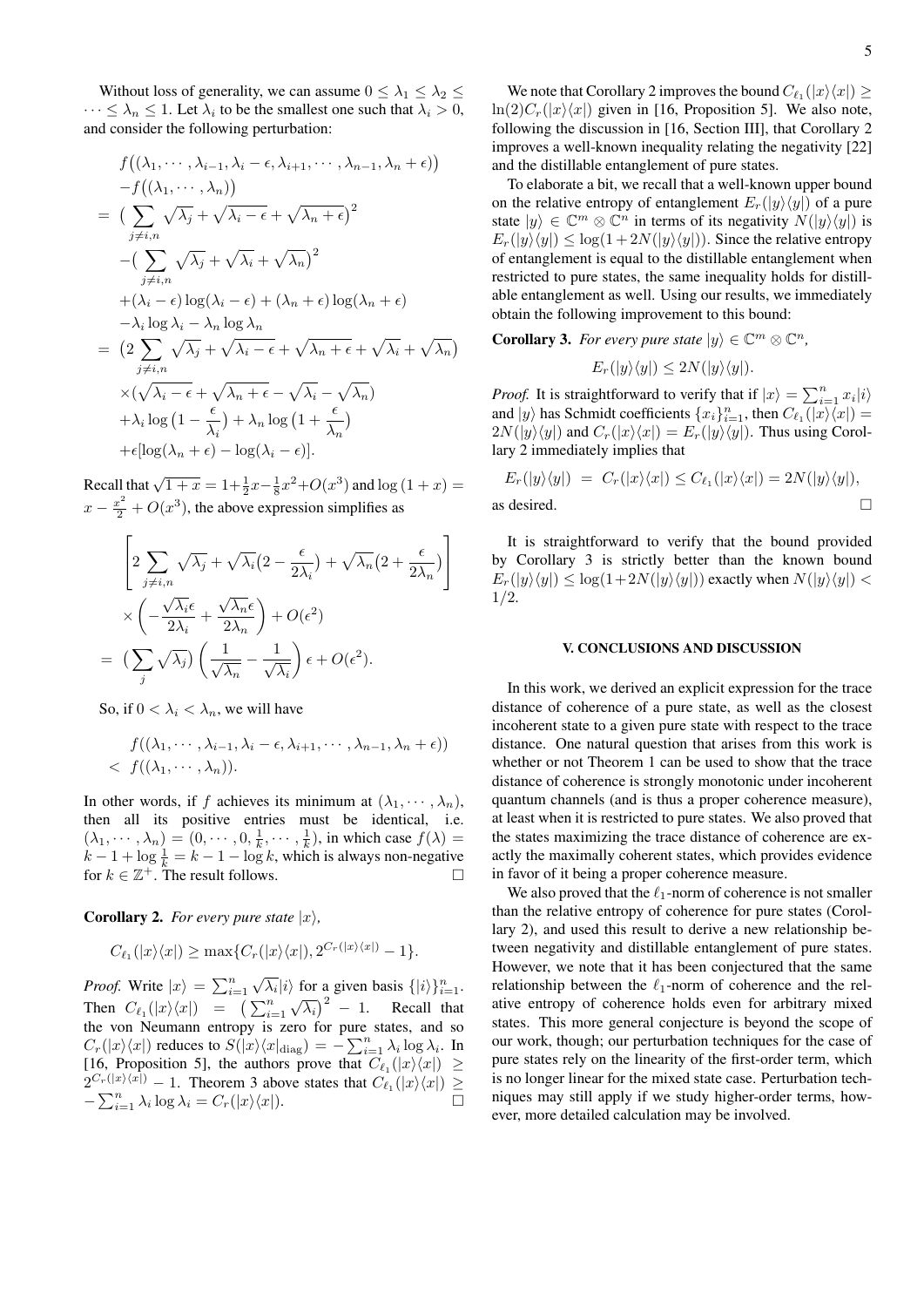#### ACKNOWLEDGEMENTS

The authors would like to thank Diana Pelejo and Yue Liu for some helpful comments in the early discussion of the project. C.-K.L. is an affiliate member of the Institute for Quantum Computing, University of Waterloo. He is an honorary professor of the University of Hong Kong and the Shanghai University. His research was supported by USA NSF grant DMS 1331021, Simons Foundation Grant 351047, and NNSF of China Grant 11571220. S.P. was supported by NSERC Discovery Grant number 1174582.

- [1] C. H. Bennett, D. P. Di Vincenzo, J. Smolin, and W. K. Wootters, Phys. Rev. A 54, 3824 (1996).
- [2] F. G. S. L. Brandão, Phys. Rev. A 72, 022310 (2005).
- [3] P. Hayden, M. Horodecki, and B. Terhal, J. Phys. A: Math. Gen. 34, 6891–6898 (2001).
- [4] M. Horodecki, Quantum Inf. Comput. 1, 3 (2001).
- [5] E. M. Rains, Phys. Rev. A 60, 173 (1999); 63, 173(E) (1999).
- [6] A. Shimony, Ann. N.Y. Acad. Sci., 755, 675–679 (1995).
- [7] M. Steiner, Phys. Rev. A 67, 054305 (2003).
- [8] G. Vidal and R. Tarrach, Phys. Rev. A 59, 141 (1999).
- [9] R. J. Glauber, Phys. Rev. 131, 2766 (1963).
- [10] E.C.G. Sudarshan, Phys. Rev. Lett. **10**, 277 (1963).
- [11] Y. Yao, X. Xiao, L. Ge, and C.P. Sun, Phys. Rev. A 92, 022112  $(2015)$
- [12] X. Yuan, H. Zhou, Z. Cao, and X. Ma, Phys. Rev. A 92, 022124 (2015).
- [13] A. Streltsov, U. Singh, H.S. Dhar, M.N. Bera, and G. Adesso, Phys. Rev. Lett. 115, 020403 (2015).
- [14] J. Åberg, *Quantifying superposition* (2006), preprint available at: http://arxiv.org/abs/quant-ph/0612146
- [15] T. Baumgratz, M. Cramer, and M. B. Plenio, Phys. Rev. Lett. 113, 140401 (2014).
- [16] S. Rana, P. Parashar, and M. Lewenstein, Phys. Rev. A 93, 012110 (2016).
- [17] C. Napoli, T. R. Bromley, M. Cianciaruso, M. Piani, N. Johnston, and G. Adesso. *Robustness of coherence: An operational and observable measure of quantum coherence* (2016), preprint available at: http://arxiv.org/abs/1601.03781
- [18] C.K. Li, C.M. Cheng and R.A. Horn, Linear Algebra Appl. 341, 219–237 (2002).
- [19] MATLAB code available with the arXiv preprint of this manuscript, see "other formats" of this manuscript.
- [20] Y. Peng, Y. Jiang, and H. Fan, *Maximally coherent states and coherence-preserving operations* (2015), preprint available at: http://arxiv.org/abs/1511.02576
- [21] U. Singh, M.N. Bera, H.S. Dhar, and A.K. Pati, Phys. Rev. A 91, 052115 (2015).
- [22] G. Vidal and R. F. Werner, Phys. Rev. A 65, 032314 (2002).
- [23] I. Singer, *The theory of best approximation and functional analysis*, CBMS-NSF Regional Conf. Ser. in Appl. Math. 13, SIAM, Philadelphia, PA (1974).

#### Appendix: Some approximation theory results

In this section we present some of the technical results that we needed in the proofs of Theorems 1 and 2. We begin with a general result in approximation theory; for example, see [23].

Proposition 1. *Suppose* W *is a closed convex set of a finite dimensional normed space*  $(V, \|\!|\!| \cdot \|\!|)$ *, and*  $\mathbf{v} \in V - W$ *. Then*  $w \in W$  *is the best approximation of*  $v$  *if and only if there is a linear functional* f *with*  $||f||^* \leq 1$  *such that*  $f(\mathbf{v} - \mathbf{w}) =$  $\|\mathbf{v} - \mathbf{w}\|$  *and*  $f(\mathbf{z}) \geq 0$  *for all*  $\mathbf{z} \in V$  *such that*  $\mathbf{w} - \mathbf{z} \in W$ *.* 

If  $\| \cdot \|$  is a norm on  $\mathbb{C}^n$ , the linear functional f in the above proposition has the form  $f(X) = \text{tr}(MX)$  for some M in the dual norm ball of  $|| \cdot ||$ . It is well known that the norms  $|| \cdot ||_{tr}$ and  $\|\cdot\|$  are dual to each other, and their respective norm balls equal

$$
\mathcal{B}_{tr} = \{ A \in \mathbb{C}^n : ||A||_{tr} \le 1 \}
$$
  
= \operatorname{conv} \{ \pm \mathbf{u} \mathbf{u}^\* : \mathbf{u} \text{ is a unit vector in } \mathbb{C}^n \}, \text{ and}   

$$
\mathcal{B} = \{ A \in \mathbb{C}^n : ||A|| \le 1 \}
$$
  
= \operatorname{conv} \{ A \in \mathbb{C}^n : A \text{ is unitary} \}.

By Proposition 1 and the above fact, we have the following result for pure states.

**Proposition 2.** Let  $|x\rangle \in \mathbb{C}^n$  be a unit vector such that  $|x\rangle\langle x| \in \mathcal{D}_n - \mathcal{I}$ , and  $\delta \in \mathcal{I}$ . Then  $|x\rangle\langle x| - \delta$  has exactly *one positive eigenvalue*  $\lambda_1$ *, and* 

$$
\| |x\rangle\langle x| - \delta \|_{\text{tr}} = 2 \| |x\rangle\langle x| - \delta \| = 2\lambda_1.
$$

*Consequently, the following conditions are equivalent for a matrix*  $D \in \mathcal{I}$ .

- (a)  $|||x\rangle\langle x| D||_{\text{tr}} = \min\{|||x\rangle\langle x| \delta\|_{\text{tr}} : \delta \in \mathcal{I}\}.$
- (b)  $\| |x\rangle\langle x| D \| = \min\{ \| |x\rangle\langle x| \delta \| : \delta \in \mathcal{I}\}.$
- (c) *If* v *is the eigenvector corresponding to the unique positive eigenvalue of*  $|x\rangle\langle x| - D$ *, then*  $v^*Fv \ge 0$  *for any diagonal matrix* F *such that*  $D - F \in \mathcal{I}$ *.*

*Proof.* Note that if  $|x\rangle\langle x|$  is not a diagonal matrix, then  $|x\rangle\langle x| - \delta$  has eigenvalues  $\lambda_1 > 0 \ge \lambda_2 \ge \cdots \ge \lambda_n$  by Weyl's inequality. Because  $\text{tr}(|x\rangle\langle x| - \delta) = \sum_{j=1}^{n} \lambda_j = 0$ ,  $\sum_{j=2}^{n} \lambda_j = 2\lambda_1$  So, the first assertion, and the equivalence of we have  $\|x\rangle\langle x| - \delta\| = \lambda_1$  and  $\|x\rangle\langle x| - \delta\|_{tr} = \lambda_1 - \delta$ (a) and (b) follow. In particular, the same matrix  $D$  minimizes the trace norm and the operator norm.

A matrix  $D \in \mathcal{I}$  is best approximation of  $|x\rangle\langle x|$  with respect to the  $\|\cdot\|_{tr}$  if an only if there is an element H in the dual norm ball of  $\|\cdot\|$  such that tr  $(|x\rangle\langle x| - D)H = ||x\rangle\langle x| - D||$ and  $tr(HF) \geq 0$  for any F such that  $D - F \in \mathcal{I}$ . If H has spectral decomposition  $\sum_{j=1}^{n} \xi_j \mathbf{u}_j \mathbf{u}_j^*$ , then  $\text{tr}(|x\rangle\langle x| D/H = \lambda_1$  can happen if and only if  $H = v v^*$ .

For mixed states, we have the following results, which are not used in our paper but may be useful for future study.